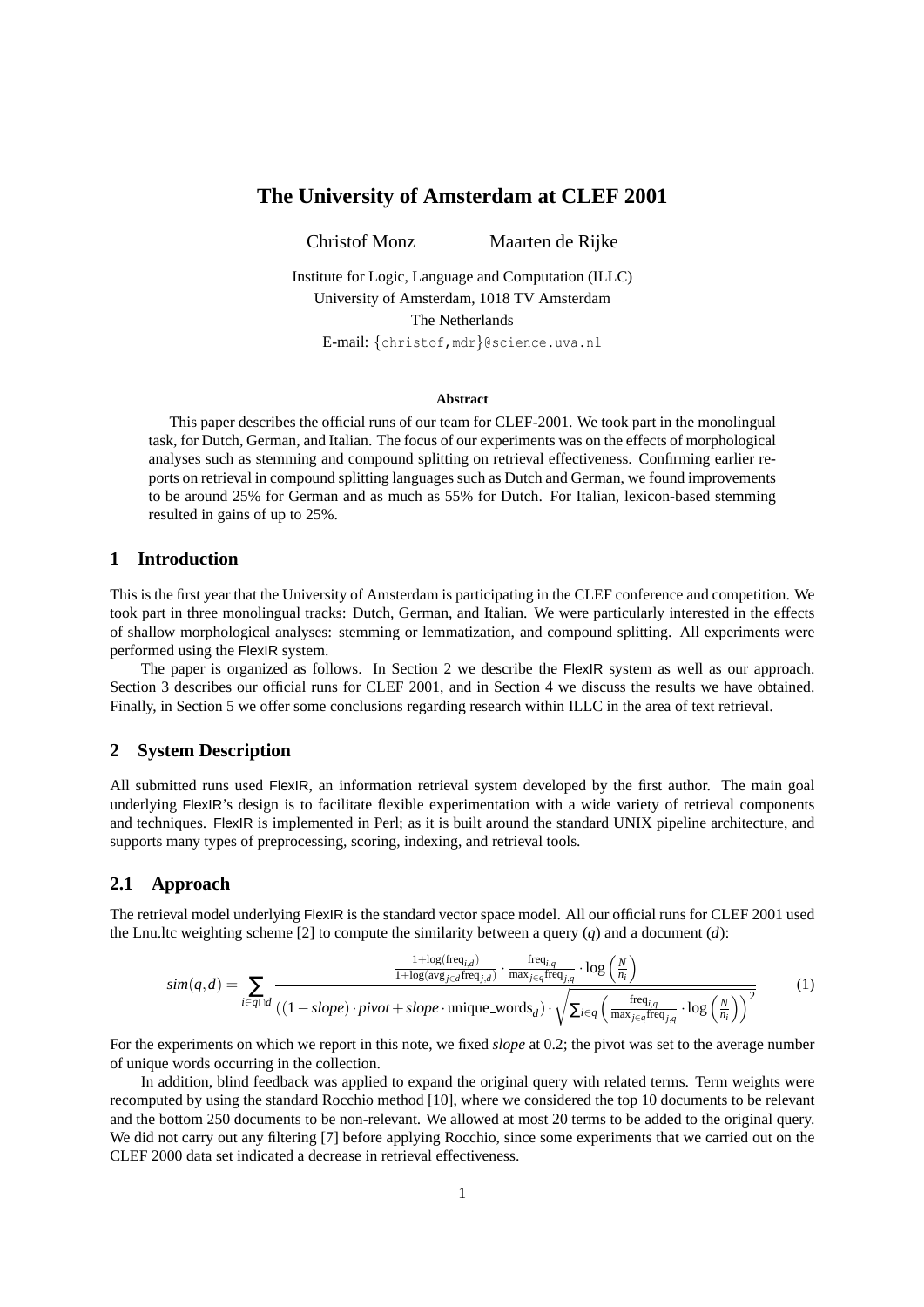#### **2.2 Inflectional Morphology**

Previous retrieval experimentation [3] in English did not show consistent significant improvements by applying morphological normalization such as rule-based stemming [9] or lexical stemming [4].

As to the effect of stemming on retrieval performance for languages that are morphologically richer than English, such as Dutch, German, Italian or Spanish, a similar mixed picture from CLEF 2000 and other experiments. Kraaij and Pohlmann [5] report that for Dutch the effect if stemming is limited; it tends to help as many queries as it hurts. Likewise, for German and French, reports seem to indicate results similar to those for English [8].

In our participation in this year's edition of CLEF, we focused on Dutch, German and Italian. Although versions of Porter's stemmer are available for each of these languages, we decided to use a lexical-based stemmer, or lemmatizer, because it tends to be less aggressive than rule-based stemmers, and we conjectured that this might benefit further morphological analyses such as compound splitting (see below). The lemmatizer is part of the TreeTagger part-of-speech tagger [11]. Each word is assigned its syntactic root by lexical look-up. Mainly number, case, and tense information is removed, leaving other morphological processes such as nominalization intact. As an example in German, *Vereinbarung* (English: agreement) and German: *vereinbaren* (English: agree) are not conflated.

### **2.3 Compound Splitting**

Compound splitting is not an issue in English since almost all compounds, such as *Computer Science*, *peace agreement*, etc. are separated by a white space, disregarding some exceptions such as *database* or *bookshelf*. In Dutch and German compounds are not separated and compound building is a very common phenomenon. Kraaij and Pohlman [6] show that compound splitting leads to significant improvement of retrieval performance for Dutch, and Moulinier et al. [8] obtain similar results for German.

In some of our official runs for Dutch and German we used a compound splitter. Our compound splitter for Dutch was built using the Dutch lexicon provided by Celex [1], while our German compound splitter used the part-of-speech information provided by TreeTagger. Although compounds can consist of words having different parts-of-speech, we limited our compound splitters to noun-noun compounds. For instance, hte German compound *Friedensvertrag* (English: *peace agreement*) is split into *Frieden*+s *Vertrag*. Each noun is analyzed recursively whether it can be seen as a sequence of concatenated nouns (allowing for a glueing-*s*).

For retrieval purposes, each document in the collection is analyzed and if a compound is identified, all of its parts are added to the document. In some cases, compound splitting can give rather awkward results, e.g., German: *Bahnhof* (English: train station) is split into *Bahn* (rail) and *Hof* (court/yard). Whereas 'rail' is semantically related to 'train station,' this is less obvious for 'court' or 'yard.' Hence, it can happen that compound splitting adds some rather unrelated words to a document causing a slight topic drift. The current version of our compound splitters are not tuned for retrieval purposes; for instance, we did not try to avoid the addition of unrelated compound parts.

#### **3 Runs**

The University of Amsterdam participated in the monolingual task only, covering retrieval in Dutch, German, and Italian. For each language we submitted three types of runs:

- **Type M (Morphological)** The title and the description field of the topic are used to generate the retrieval query (this was a mandatory requirement to be met by at least one of the runs). Words are morphologically normalized and compounds are split (Dutch and German). Blind feedback is applied to the top 10 documents adding at most 20 terms to the original query. This includes the runs AmsNLM, AmsDeM, and AmsItM.
- **Type Nv (Naïve)** The title and the description field of the topic are used to generate the retrieval query. Blind feedback is applied to the top 10 documents adding at most 20 terms to the original query. In contrast to runs of type M, no morphological normalization or compound splitting are applied. This includes the runs AmsNlNv, AmsDeNv, and AmsItNv.
- **Type T (Title only)** The same retrieval and document processing techniques are used as for runs of type M, but query formulation is restricted to the title field of the topic. This includes the runs AmsNlT, AmsDeT, and AmsItT.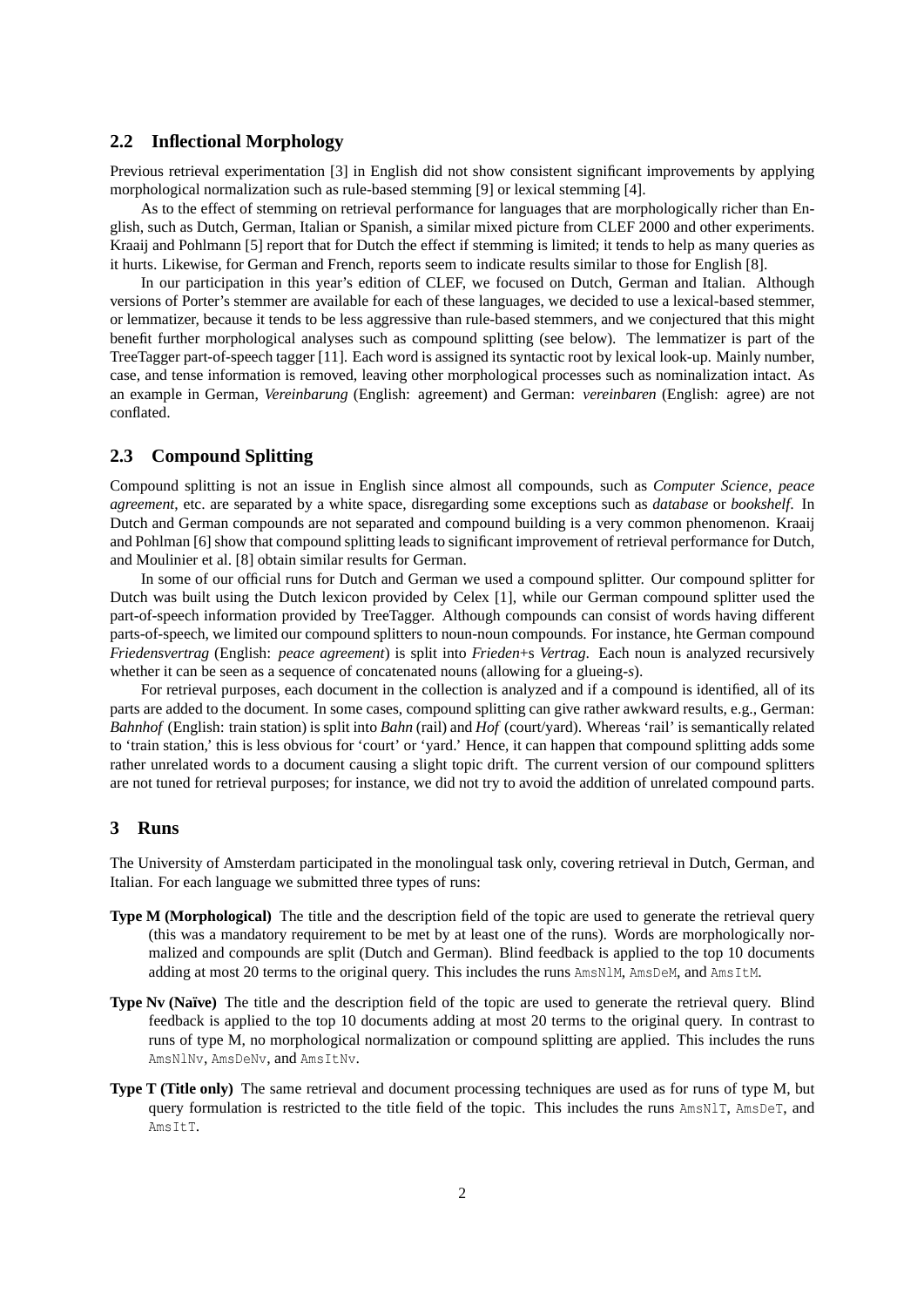

Figure 1: 11pt interpolated avg. precision for all submitted runs.

There are several motivations for this set of runs. Type M runs were intended to be the most effective runs, using techniques which are considered to improve retrieval effectiveness, such as blind feedback. Type T runs use the same techniques as type M runs, but queries are much shorter and, therefore, more closely resemble queries posed by a non-expert. Type Nv runs were intended as a contrast to type M runs, where no language specific techniques such as stemming/lemmatization or compound splitting are applied.

# **4 Results**

This section summarizes some of the results of our CLEF 2001 submissions. Figure 1 displays the interpolated precision-recall curves for the three languages. Considering the non-interpolated avg. precisions for type M and type Nv runs in Table 1, one can see that morphological normalization does result in significant improvements<sup>1</sup> in effectiveness:  $\approx 25\%$  for German and Italian and even  $\approx 54\%$  for Dutch.

|                                                                                  | Dutch  | German | Italian |
|----------------------------------------------------------------------------------|--------|--------|---------|
| Naïve (Nv)                                                                       | 0.1833 | 0.3342 | 0.3580  |
| $+ Morphological Analysis (M)   0.2833 (+54.6%) 0.4172 (+24.8%) 0.4485 (+25.3%)$ |        |        |         |

Table 1: Non-interpolated avg. precisions of Type M runs vs. Type Nv runs.

It is not obvious why the improvement for Dutch is so much bigger than for the other two languages. One reason could be that our precision scores for Dutch are, in general, considerably lower than the precision scores for German and Italian. Our results seems to suggest that the improvements brought about by compound splitting (plus stemming) is independent from the underlying retrieval engine.

|                                       | Dutch | German                                             | Italian |
|---------------------------------------|-------|----------------------------------------------------|---------|
| Morphological Analysis $(M)$   0.2833 |       | 0.4172                                             | 0.4485  |
| Title only $(T)$                      |       | $0.2418(-14.6%)$ $0.3342(-19.9%)$ $0.1895(-57.7%)$ |         |

Table 2: Non-interpolated avg. precisions of TD-queries vs. T-queries.

Another interesting question is to compare queries that were formulated by using the title and the description field of the topic to queries that were formulated by using the title of the topic only. Queries based on title information only are much shorter and more closely resemble queries a non-expert would ask. Table 2 shows that for Dutch and German the decrease in effectiveness is certainly significant but not too dramatic. On the other hand, for Italian, using the title field only has a drastic impact on effectiveness, decreasing it by  $\approx$  57%. What causes this dramatic decrease, particularly in comparison to Dutch and German, is not obvious at this stage.

Finally, Table 3 shows the average precisions at a set of fixed ranks. This is again interesting from a regular user's point of view, who will hardly ever consider more than the top 20 documents returned by a retrieval system.

<sup>&</sup>lt;sup>1</sup>Note that significant improvement here refers to the definition in [12], where changes of more than 5% are considered significant.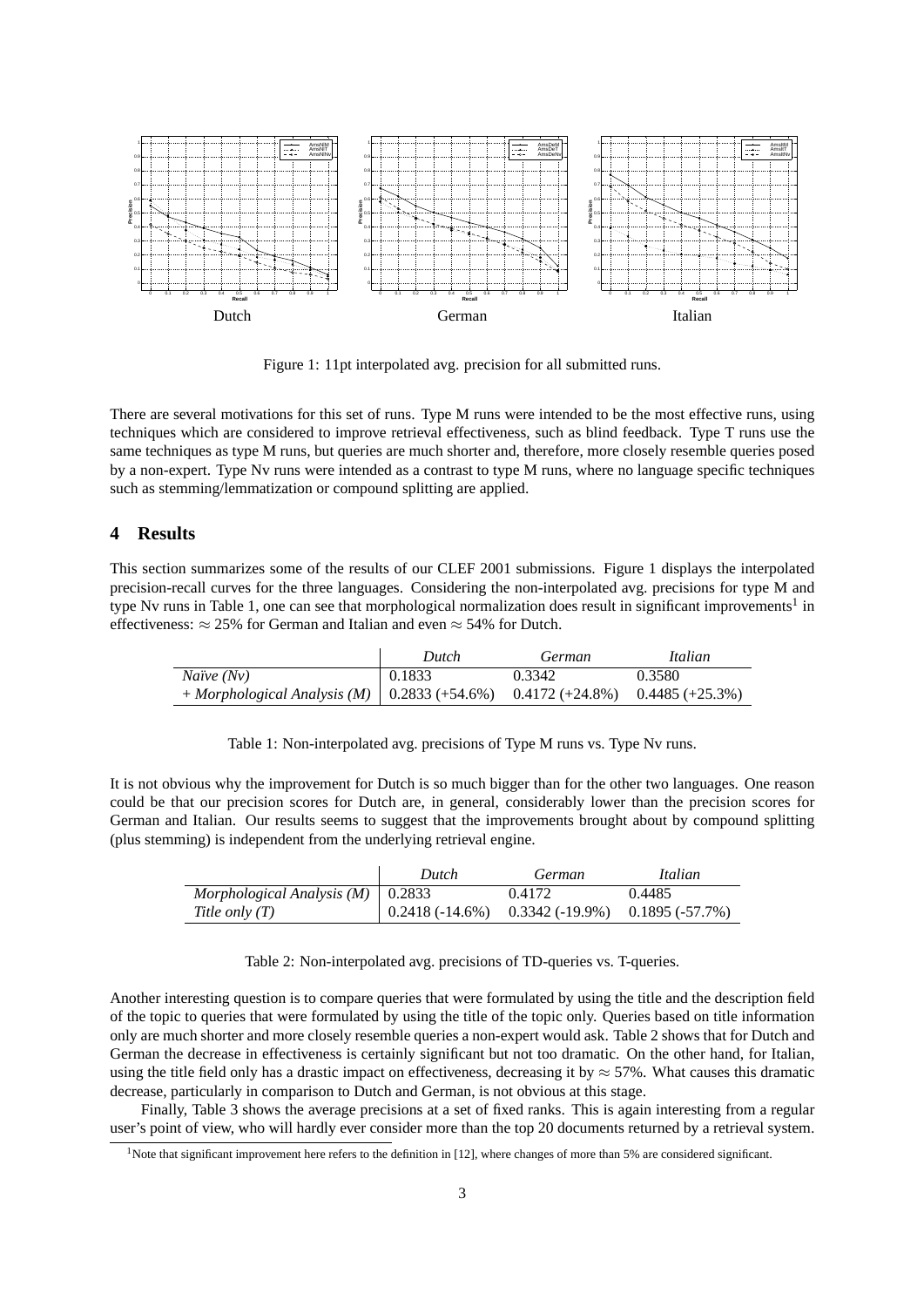|        | Dutch  |         |        | German |         |        | Italian |         |        |
|--------|--------|---------|--------|--------|---------|--------|---------|---------|--------|
|        | AmsN1M | AmsNlNv | AmsNlT | AmsDeM | AmsDeNy | AmsDeT | AmsItM  | AmsItNv | AmsItT |
| p@5    | 0.3440 | 0.2760  | 0.3200 | 0.5102 | 0.4490  | 0.4286 | 0.5660  | 0.4255  | 0.2426 |
| p@10   | 0.3080 | 0.2280  | 0.2480 | 0.5102 | 0.4163  | 0.4082 | 0.5170  | 0.4000  | 0.2106 |
| p@15   | 0.2667 | 0.2027  | 0.2173 | 0.4721 | 0.4122  | 0.3878 | 0.4638  | 0.3645  | 0.1957 |
| p@20   | 0.2500 | 0.1840  | 0.1970 | 0.4582 | 0.3878  | 0.3582 | 0.4330  | 0.3340  | 0.1766 |
| p@30   | 0.2173 | 0.1667  | 0.1733 | 0.4102 | 0.3503  | 0.3218 | 0.3695  | 0.3007  | 0.1539 |
| p@100  | 0.1194 | 0.0890  | 0.0942 | 0.2504 | 0.2143  | 0.1980 | 0.1970  | 0.1572  | 0.0898 |
| p@200  | 0.0767 | 0.0552  | 0.0574 | 0.1669 | 0.1441  | 0.1288 | 0.1147  | 0.0951  | 0.0618 |
| p@500  | 0.0367 | 0.0264  | 0.0306 | 0.0793 | 0.0715  | 0.0669 | 0.0502  | 0.0457  | 0.0338 |
| p@1000 | 0.0193 | 0.0140  | 0.0195 | 0.0410 | 0.0380  | 0.0381 | 0.0255  | 0.0240  | 0.0202 |

Table 3: Avg. precision at rank *n*.

## **5 Conclusions**

The experiments carried out here strongly confirm the believe that morphological normalization does improve retrieval effectiveness significantly. Since the morphological analyses carried out in this paper were still rather restricted, it would be interesting to see what impact additional analyses, e.g., stripping off prefixes and recognizing nominalizations, would have. Another line of interesting questions concerns the relation between the topic drift and the addition of parts of compounds.

#### **Acknowledgments**

Christof Monz was supported by the Physical Sciences Council with financial support from the Netherlands Organization for Scientific Research (NWO), project 612-13-001. Maarten de Rijke was supported by the Spinoza project 'Logic in Action' and by grants from the Netherlands Organization for Scientific Research (NWO), under project numbers 612-13-001, 365-20-005, 612.069.006, 612.000.106, and 220-80-001.

#### **References**

- [1] R. Baayen, R. Piepenbrock, and L. Gulikers. The CELEX lexical database (release 2). Distributed by the Linguistic Data Consortium, University of Pennsylvania, 1995.
- [2] C. Buckley, A. Singhal, and M. Mitra. New retrieval approaches using SMART: TREC 4. In D. Harman, editor, *Proceedings of the Fourth Text REtrieval Conference (TREC-4)*, pages 25–48. NIST Special Publication 500-236, 1995.
- [3] W. Frakes. Stemming algorithms. In W. Frakes and R. Baeza-Yates, editors, *Information Retrieval: Data Strcutures & Algorithms*, pages 131–160. Prentice Hall, 1992.
- [4] D. Harman. How effective is suffixing? *Journal of the American Society for Information Science*, 42:7–15, 1991.
- [5] W. Kraaij and R. Pohlmann. Viewing stemming as recall enhancement. In *Proceedings SIGIR'96*, pages 40–48, 1996.
- [6] W. Kraaij and R. Pohlmann. Comparing the effect of syntactic vs. statistical phrase index strategies for Dutch. In *Proceedings ECDL'98*, pages 605–617, 1998.
- [7] M. Mitra, A. Singhal, and C. Buckley. Improving automatic query expansion. In *Proceedings of the 21st Annual International ACM SIGIR Conference on Research and Development in Information Retrieval*, pages 206–214, 1998.
- [8] I. Moulinier, J. McCulloh, and E. Lund. West Group at 2001: Non-English monolingual retrieval. In *Proceedings CLEF-2000*, 2000.